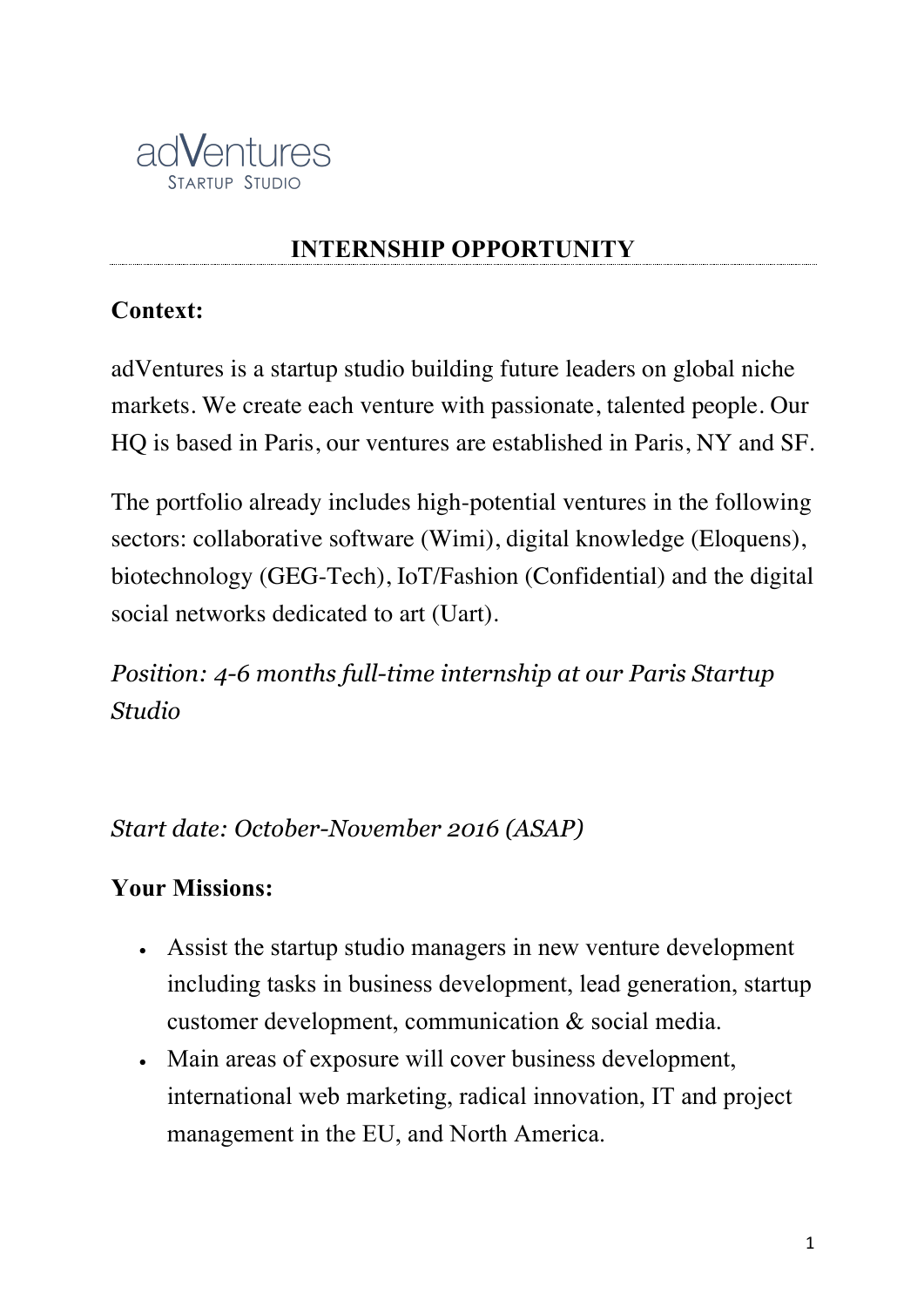# **Your Profile:**

- You are studying or have studied at a business school/ university.
- You should have an interest or background in general business education: business development, social media, marketing & startups.
- An interest in innovation, Internet, technologies, international business development (EU, USA) is also desirable, as is interest in gaining entrepreneurship experience.
- You are **native or fully bilingual in English** (compulsory)
- You are looking for the unique challenge of joining the core team of a growing startups, and working on highly innovative topics at the Startup Studio.
- You like trying things out, you are a hard worker, excellent in execution and enjoy reaching the goals the team has decided to meet together.

# **Why join us?**

- Join one of the few startup studios in Europe such an innovative portfolio of startups.
- Build startups creating totally new products, services and value. At adVentures: we don't copy-paste - we create!
- You want to be in the front rows of the new sharing economy and contribute to a disruptive change.
- Gain key transferable skills such as startup development, entrepreneurship, commercial awareness, research techniques, project management and software on-boarding. In terms of your cognitive skills, you will have the opportunity to develop your